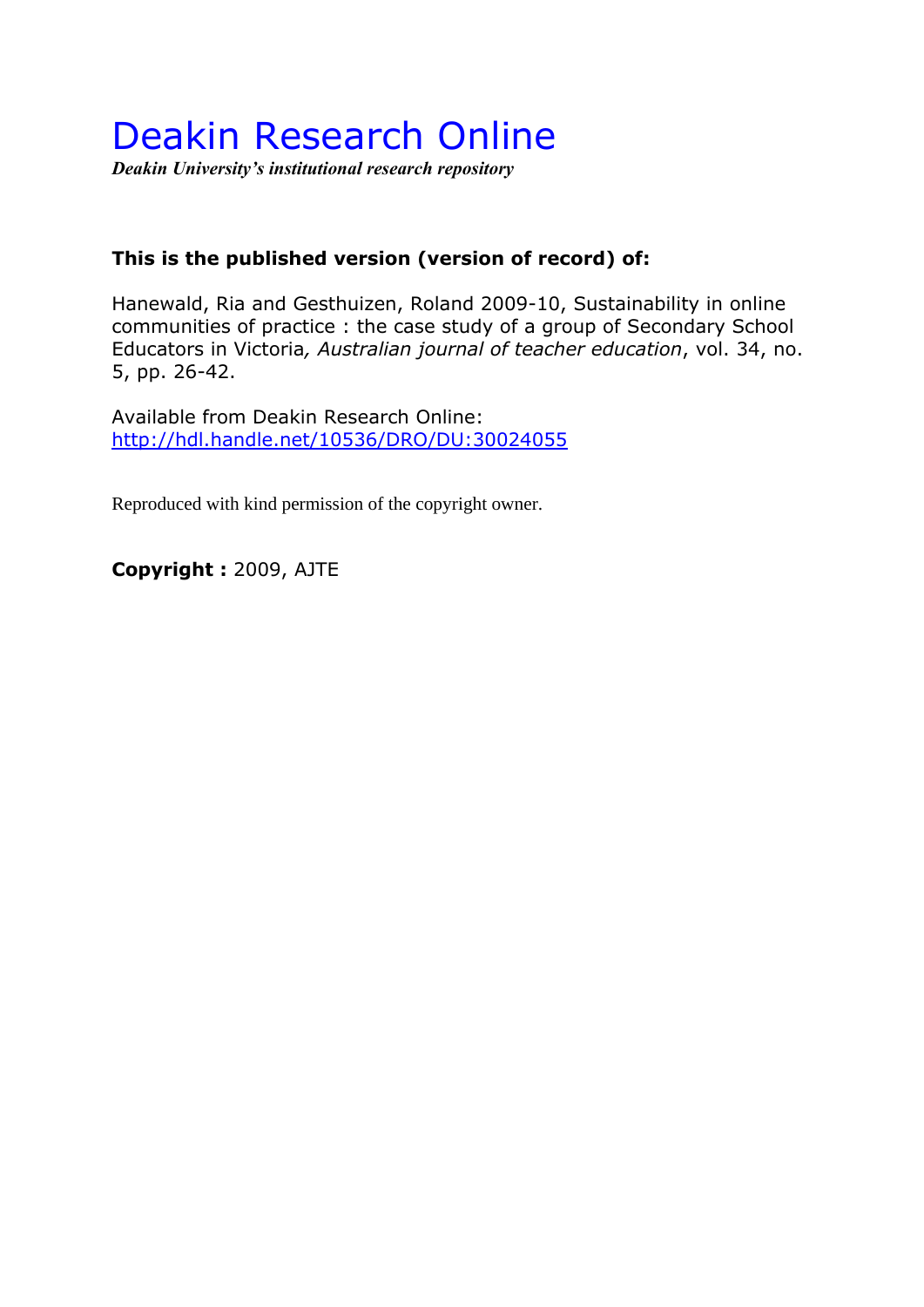# **Sustainability in an Online Community of Practice: the Case Study of a Group of Secondary School Educators in Victoria**

Ria Hanewald, The University of Melbourne

Roland Gesthuizen Westall Secondary College

*Abstract: This paper reports on Information Technology (IT) secondary school educators in Victoria and their involvement in an online community of practice. It examined the social effects of the online mailing list technology on their participation and factors that influenced their collaboration with other colleagues. In mapping these elements, the motivations of educators and the effects on online communities of practice can be distilled and then used to build and sustain other architectures of participation. It was found that mailing list subscribers seem to trade a currency of support, thoughts, ideas and answers, which helped them in their day-to-day teaching. Online communities of practice provide a convenient way to keep up professional networks while continuing to stay abreast with subject specific knowledge and skills. The findings of this case study may be generalised to other educational mailing lists to guide designers and managers and inspire educators to join and ultimately benefit from these text based online environments.* 

# **Introduction**

This paper tells the story of IT teachers and their involvement in an online community of practice. It starts with a brief summary of mailing lists and their characteristics. This is followed by the context of this particular research and the participants before moving into a short overview of the aspects that build and sustain an online community of practice. A mixed method approach was used with data from an online survey and an analysis of the contributions posted to two mailing lists. The survey used an online form with multiple choice options and scope for elaboration or clarification. The purpose of the survey was to profile the participants and their email message posting behaviour, motivation and continued engagement. The mailing list contributions were aggregated and analysed to examine and determine the social nature of working online. Particular attention was paid to the type of intangible public goods<sup>1</sup> traded between participants, namely the various kinds of interactions and their perceived value (e.g. innovative ideas, moral support, answers to pressing questions). The attitudes and behaviour that constitute a good mailing list participant were also explored. The paper closes with a summary of results and general observations to inform similar online groups of educators. It may help them to better understand and manage the

<sup>&</sup>lt;sup>1</sup> *Public goods* describes the benefits available to everyone regardless of whether or not people have contributed to achieve it. Online public goods are not diminished by consumption, non-trivial and non-excludable.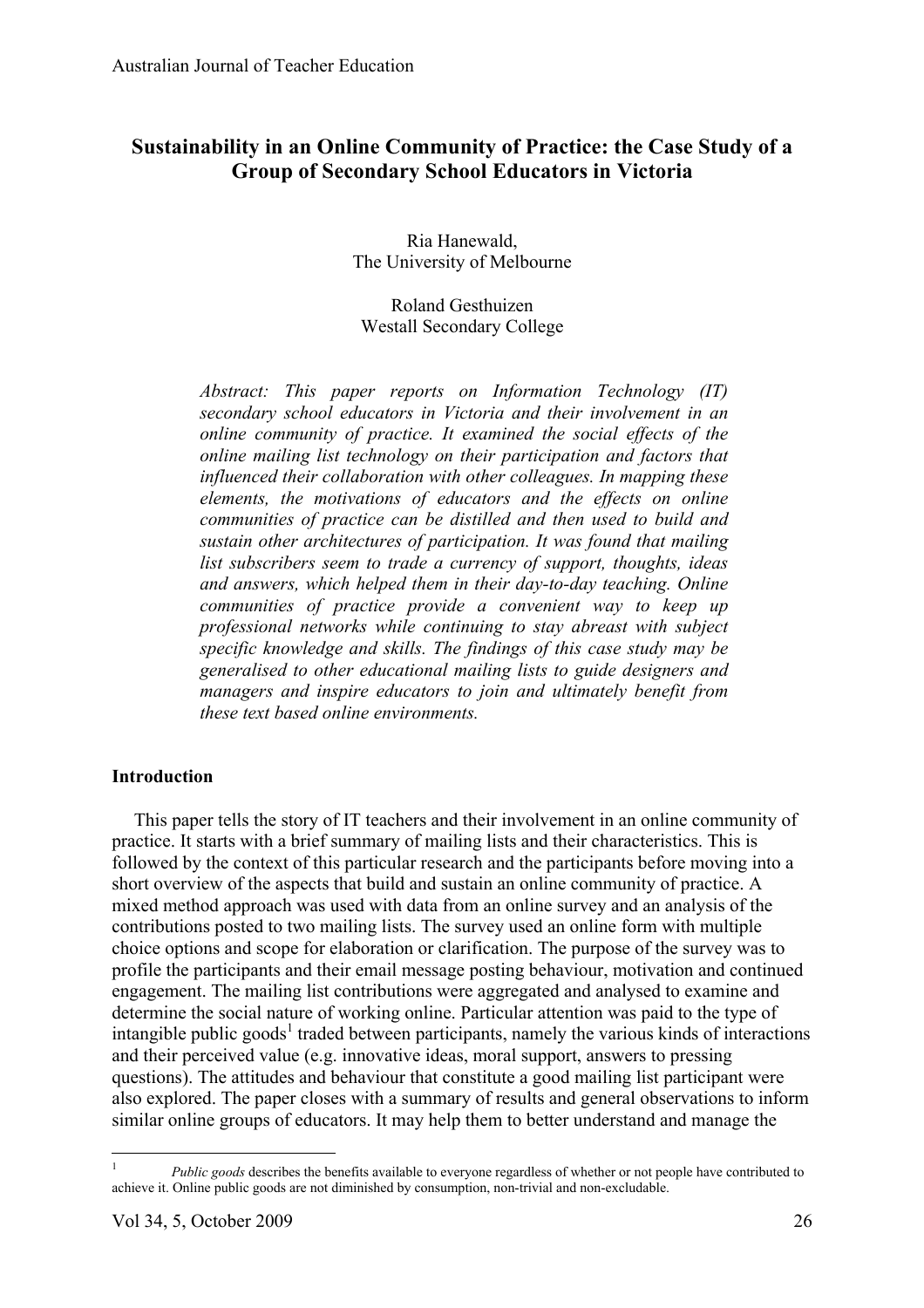larger virtual commons of cyberspace occupied by them in relation to their real-world environments.

#### **Background The mechanics of mailing lists**

"When we change the way we communicate, we change society" (Shirky, 2008, p 17). There are two types of online mailing lists. Membership can be *open* to the online public<sup>2</sup> or *closed* so that it is restricted to certain participants. After joining a mailing list, subscribers can read and reply to messages posted by other subscribers or send a message to a particular mailing list address, which forwards it on to everybody. This research focused on open mailing lists where any public member can join or subscribe after completing a World Wide Web page with an automatic subscription. With a few keystrokes, a single email message can be sent to thousands of different people.

Like the printing press, the use of this feature became a significant and dynamic shift in the nature of communication and information resource exchange by anybody with an email address. Shirky (2008) observed that this ease blurred the boundaries of personal information and publishing. "In a world where publishing is effortless, the decision to publish something isn't terribly momentous" (Shirky, 2008, p. 79). That ease allows fast, cheap and large-scale distribution of valuable information but also of spam or junk messages<sup>3</sup>.

The new opportunities and constraints online interaction creates are doubled-edged, leading to results that can amplify both beneficial and noxious social processes (Kollock and Smith, 1999).

# **The nature and social dimensions of mailing list dialogue**

E-mail dialogue on mailing lists is quite different from other modes of communication. The string of messages from a mailing list cannot be viewed as a sequential text monologue, or synchronous (real-time) communication (Bowskill, 1998). Asynchronous dialogue between educators via mailing lists overcomes different time zones and continents because time and geographic location are no longer limiting factors to engage joint activities (Fluck, 1995). However, when communicating face-to-face, people use body language and identity context cues to define the reactions of others. Messages sent by email are devoid of important emotional and social cues. (boyd, 2008). <sup>4</sup> Also, the social nature of email dialogue and the dynamics of online interaction bring new challenges. It makes it easy for a writer to forget the audience and feel unrestrained by their rules and norms of behaviour (Clarke, 1998). The resulting uninhibited and negative behaviour online is known as 'flaming'. The electronic distribution of work also introduces some new problems of copyright and intellectual property (Weckert and Fellow, 1996). Nevertheless, the benefits of educators publicly sharing and collaborating online have been widely considered (Rheingold, 1993; Ohlund, Yu, DiGangi and Jannasch-Pennell, 2001; Cecez-Kecmanovic and Webb, 2001) and seem to outweigh the drawbacks. During the 1990's a large body of literature on Computer-Mediated Communication (CMC) covered those arguments, which interested readers may wish to peruse independently as elaboration is beyond the scope of this paper.

 <sup>2</sup> The term *online public* is used here to describe as a whole, the people constituting the community of cyberspace or Internet.

 $3$  SPAM is usually taken to mean excessive multiple postings (Wikipedia, 2009) danah boyd insists on the non-capitalisation of her name for personal and political reasons (boyd 2009).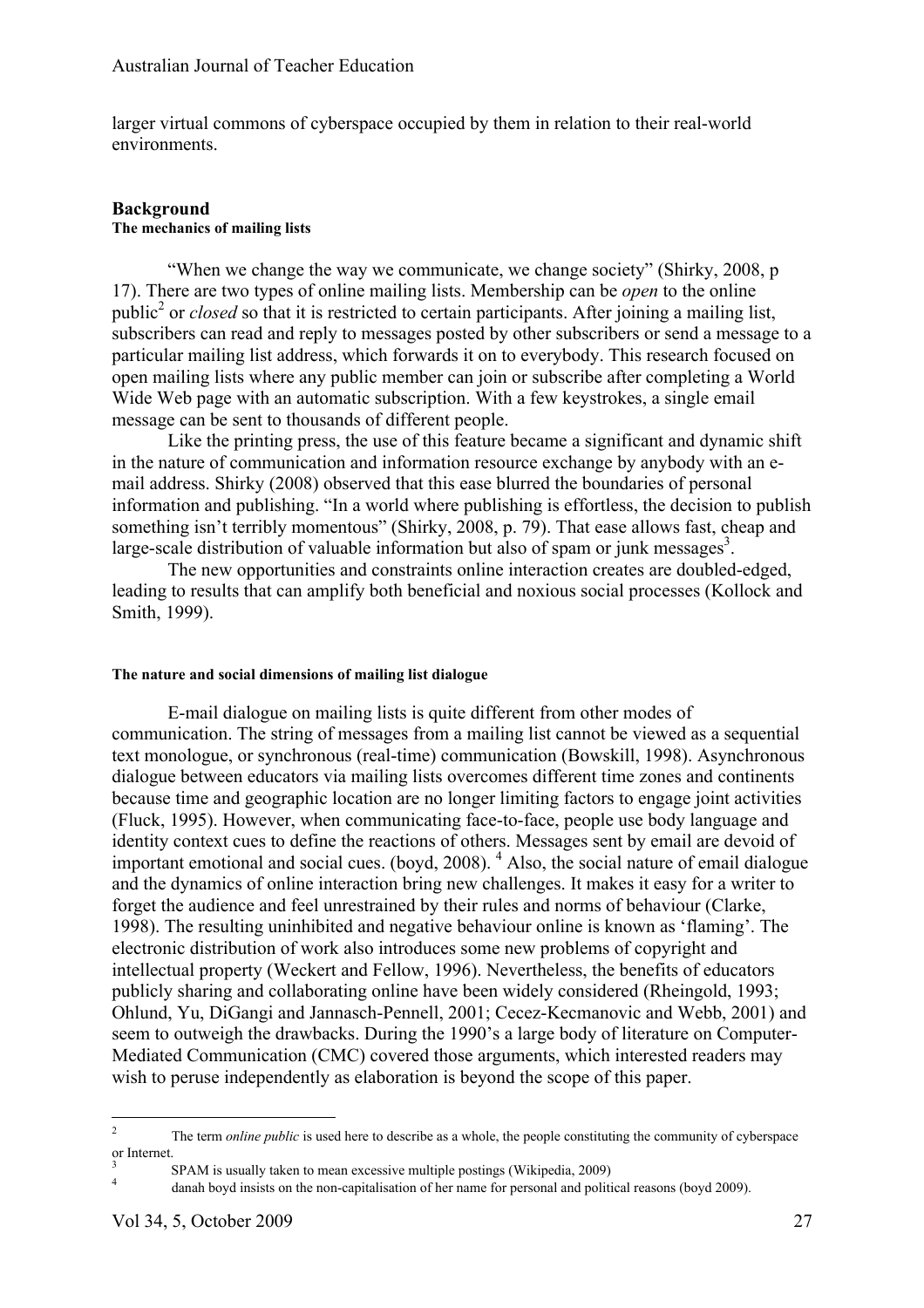## Australian Journal of Teacher Education

Smith (1999) suggests that the most productive and stable groups have 50 to 500 active members and even more passive participants. It has to be noted that mailing list groups are not static. Like many groups, they can grow, develop, change and mature or stagnate. King (1999) described the social development of online groups and suggested that an initial honeymoon phase is followed by disenchantment, which then leads to cohesiveness.

#### **Developing an online community of practice**

The impact of online groups on current practices of teaching, learning and schooling must not be underestimated as they have become popular for professional learning amongst educators (Fishman, Marx, Blumfeld, Krajcik and Soloway, 2004; Loucks-Horsley, Love, Stiles, Mundry and Hewson, 2003). Compared with face-to-face meetings, it provides a unique opportunity for educators to continuously brainstorm ideas, be exposed to a variety of material and participate in professional development at a time of their convenience, with little associated cost or travel.

Subscribers engage with mailing lists and work together online in many different ways to create a successful online community and will assume a range of roles including leaders, active participants or lurkers (quiet observers) to develop a virtual learning community. A leader can help organise an online group, set an agenda, define goals and help build cohesiveness whereas a lurker is a mailing list subscriber that reads messages posted by others but who does not make any postings themselves (Topper, 2001). *Social loafing* is the tendency to reduce individual contribution when working in groups compared to the social effort of working alone. *Free riding* can occur when an individual does not make an equivalent contribution yet shares the benefits of the group. (Piezon and Donaldson, 2005)

Some mailing lists are moderated, with leaders moderating<sup>5</sup> the discussion for online groups and mailing lists. Some moderators directly filter the discussion on mailing lists by reading and approving each message to ensure that it is appropriate before further distribution to avoid information overload and dysfunctional human behaviour (Clarke, 1998).

By contrast, un-moderated mailing lists are open to online public subscription from anybody and all messages posted are automatically distributed. Participants can try to shape the behaviour of others by educating and informing, issuing notices or cautions, trading hostile interactions, flaming<sup>6</sup> or parodies, which can be more or less successful depending on circumstances.

#### **Social construction of knowledge in online environments**

Participants in online learning environments are not passive recipients but also active creators of information (Spender and Stewart, 2000). Essentially, online learning is a twoway process. In terms of the nature of learning in an online discussion group, Salter (2000) describes it as fitting a constructivist model where knowledge is constructed and assimilated to pre-existing notions and is then modified in light of new information. In this study, human relationships are central and online interactions such as negotiating, cooperating, resolving conflict, taking on roles (e.g. lurker, leader) are vital, which is characteristic for a social constructionist perspective (Gergen, 1995). Another way of conceptualising is Vygotsky's (1978, 1986) socio-cultural approach in which he claims that knowledge is co-constructed in

<sup>&</sup>lt;sup>5</sup><br>Moderation is taken here to describe the supervision or mediation that is done online by a leading participant.<br>Flaming is also used for long intensive and heated discussions, even though insults may not occur. (Wikipe 2009b)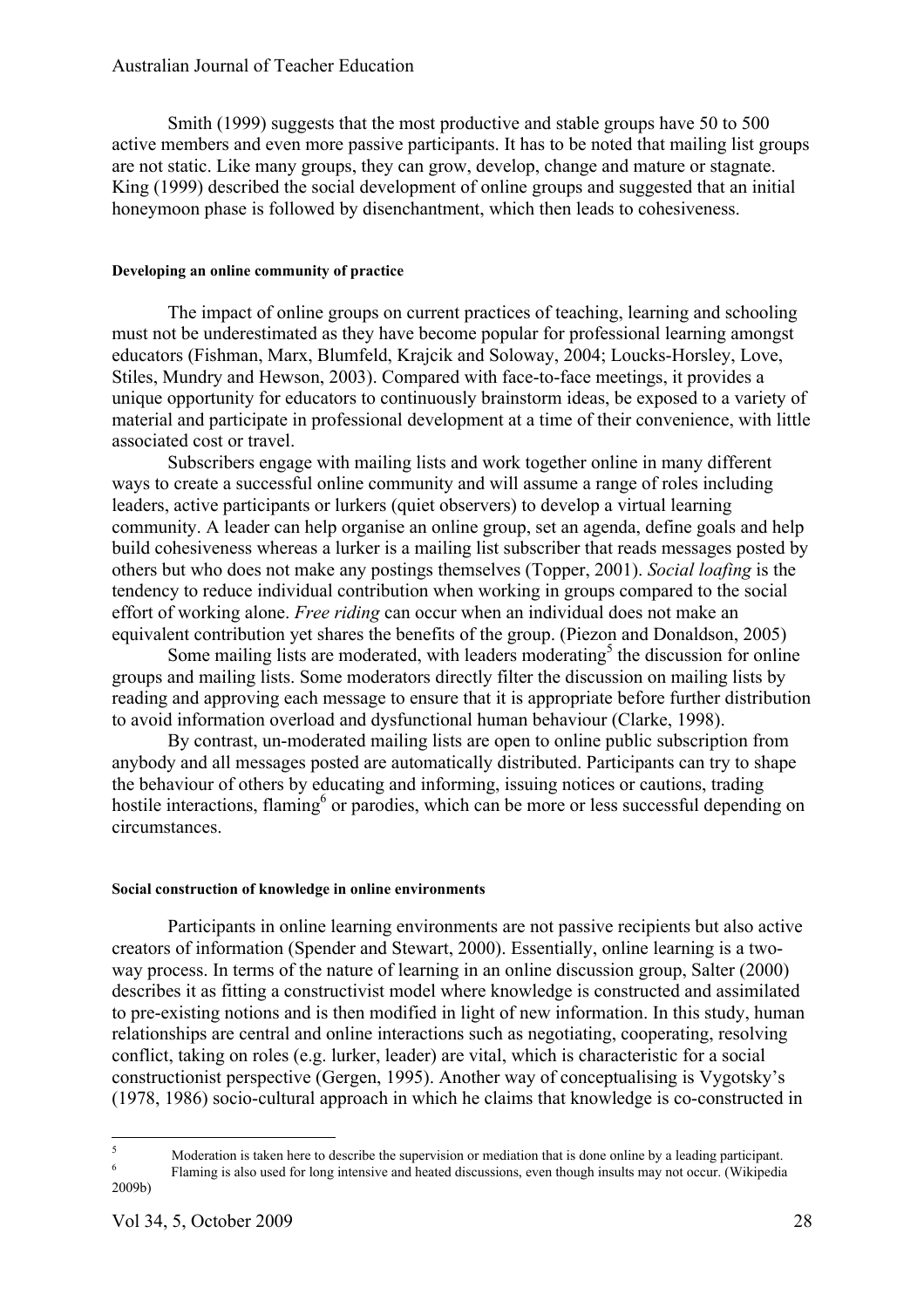collaborative learning environments through social processes.

Regardless of theoretical framework, online cooperation is not unproblematic. Kollock (1998) outlines the tension between the social dilemma of individual benefits and collective rationality of cooperation, the temptation to gather valuable information and advice without contributing anything back. He (1999) examined the open and free sharing of public goods between online community members and identified that they are motivated by reputation, attachment, sense of efficiency, future reciprocity, self-interest, altrusim and payment of an outstanding debt. Although the public goods in this research are intangible because they consist of support, information, thoughts, ideas and answers, it is argued that they are just as valuable. In fact, this can form the basis for a currency of exchange.

# **Method**

#### **Justification of this research**

The study aimed to determine how teachers engage with mailing lists, specifically under what conditions successful cooperation happens, which is a relative neglected area. Writings about this area tended to concentrate on technical information or instruction methods for groups that use Computer-Mediated Communication (CMC) technologies. Numerous studies have compared traditional face-to-face learning with CMC environments amongst tertiary educators or students (Schrum, 1995; Korenman and Wyatt 1996; Berge 1997; Bowskill 1998; King 1999). Others (Thomson, 1996; Nonnecke and Preece, 2000) had focussed on the number of posts, replies and message threads. However, Hillman (as cited in Hull and Saxon, 2009) argued that research must move beyond just counting to also include information about the quality of the interaction.

What makes for a successful online community is often poorly understood (Kollock, 1998) and no overall theory about why online groups of teachers work or fail has been developed (King 1999). According to Cecez-Kecmanovic and Webb (2001) there has been little interest by researchers to better understand the learning processes that occur in the online environment and Smith (1999) argued that research is needed to examine the aggregate details of individual groups and the emergent social structures.

## **Research aims and questions**

Given the limited research undertaken in this field, an investigation was warranted to determine how educators engage with mailing lists, consider if are they able to successfully use mailing lists to cooperate and share their work and if so

- under what conditions does it happen?
- how does it happen and how can we measure what happens?

The research aim was therefore to identify:

- Factors that describe educators who are important intellectual collaborators on educational mailing lists.
- Consequences of educators working together online with an educational mailing list.
- Different contributions that are valued by the group.
- Motivations for educators to share their work online with an educational mailing list. To achieve this, data was gathered from two very different but complimentary mailing

lists, and a comprehensive online survey of participants was undertaken with a detailed analysis of their e-mail contributions, with the following governing questions in mind:

• How do educators access and when do they use educational mailing lists? What time, access, support and encouragement are they given by their school administration?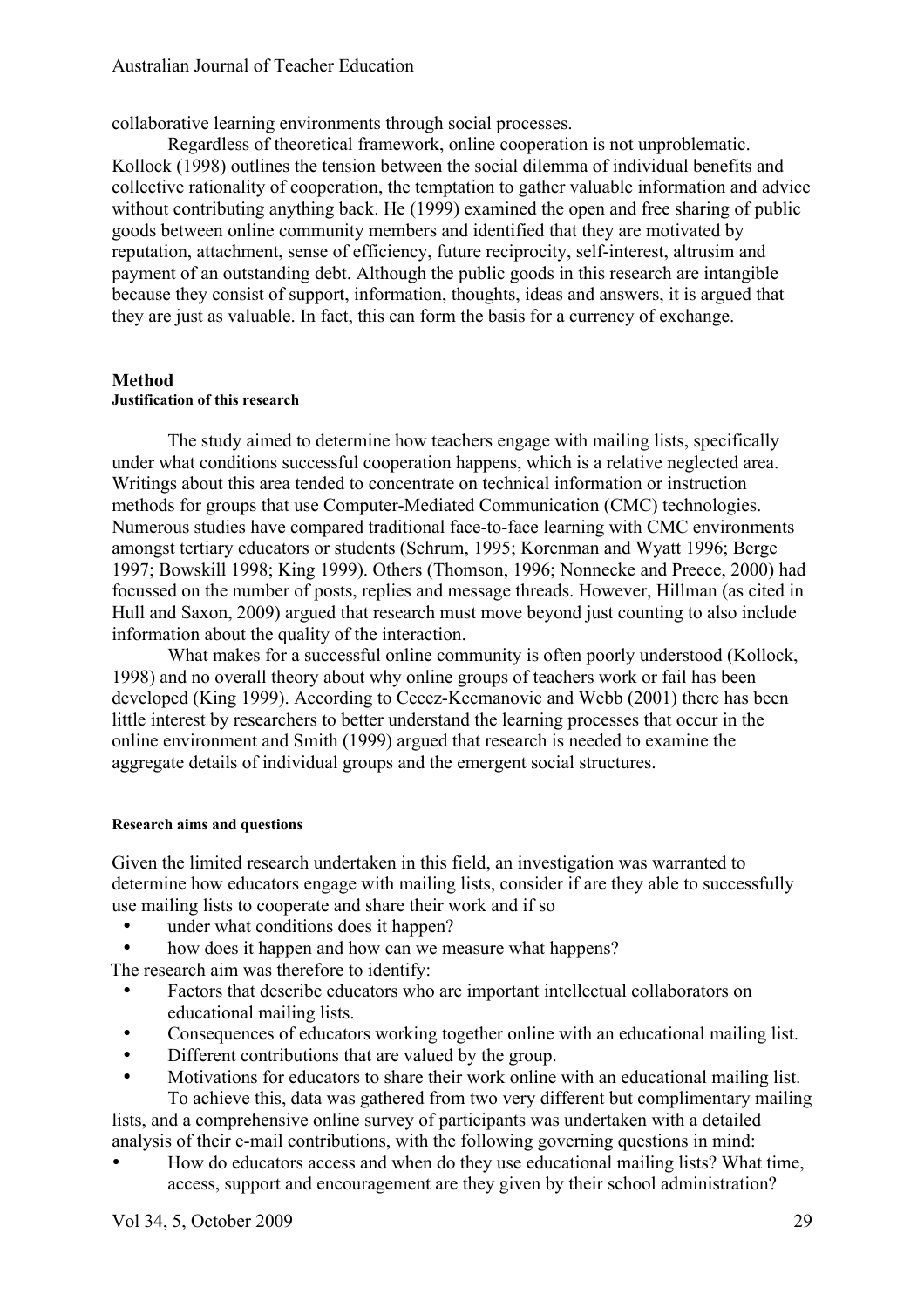# Australian Journal of Teacher Education

What schools do they come from?

- What do educators think of the social shift to a virtual online group? What becomes easier or more difficult to do and what are the aggregate consequences of these changes?
- Are their individual needs met from sharing their resources online? What do they contribute to the group? How are they able to tie their curriculum to their telecommunications experience?
- What aspects of Internet based communication contribute to increased collaboration amongst educators? Are participants motivated by their peers and self-motivated by their own engagement? Do they share feelings of personal accomplishment or enthusiasm

The online survey helped profile participant motivation, usage and behaviour patterns to provide a base-line measure of online activity whereas the analysis of their online contribution examined their interactions, attitudes and perceptions to give insight into the greater social structure of an online virtual community of teachers.

#### **Research setting**

The study was conducted amongst members of the Information Processing and Management (IPM) and Information Systems (IS) mailing list for the period of one year. Both lists are open to anonymous online public subscription and are not part of a formal course or instructional program. Subscribers to the IPM and IS mailing lists are typically current and practicing IPM or IS educators in Victoria. The mailing lists are based upon Victorian Certificate of Education (VCE) Information Technology subjects of the same acronym. Students of their classes typically range from 17 to 18 years of age and are in their final year of secondary school education.

Both mailing lists are physically hosted on the same mailing list server or computer at a secondary school in an outer-eastern suburb of Melbourne. They operate with the mailing list feature built into the Mercury software (Harris, 2000). Subscribers to each mailing list can access an online list of current subscribers and browse an archive of messages. The mailing lists do not have a published set of online rules of behaviour, netiquette or FAQ. There is no moderator although a technical contact is introduced upon subscribing to each mailing list.

#### **Participant demographics**

From the survey of workplace responsibilities (graph 1), most survey participants teach year 11 and 12 VCE information technology (89%) and year 7 to 10 information technology (64%). Many also undertake extra duties such as Learning Technology Coordination, Subject Area Coordination or Computer Manager. A majority of the online survey participants (73%) were male and around a quarter (27%) were female. There is a broad distribution of ages amongst the online survey participants

ranging from 28 to 57 years.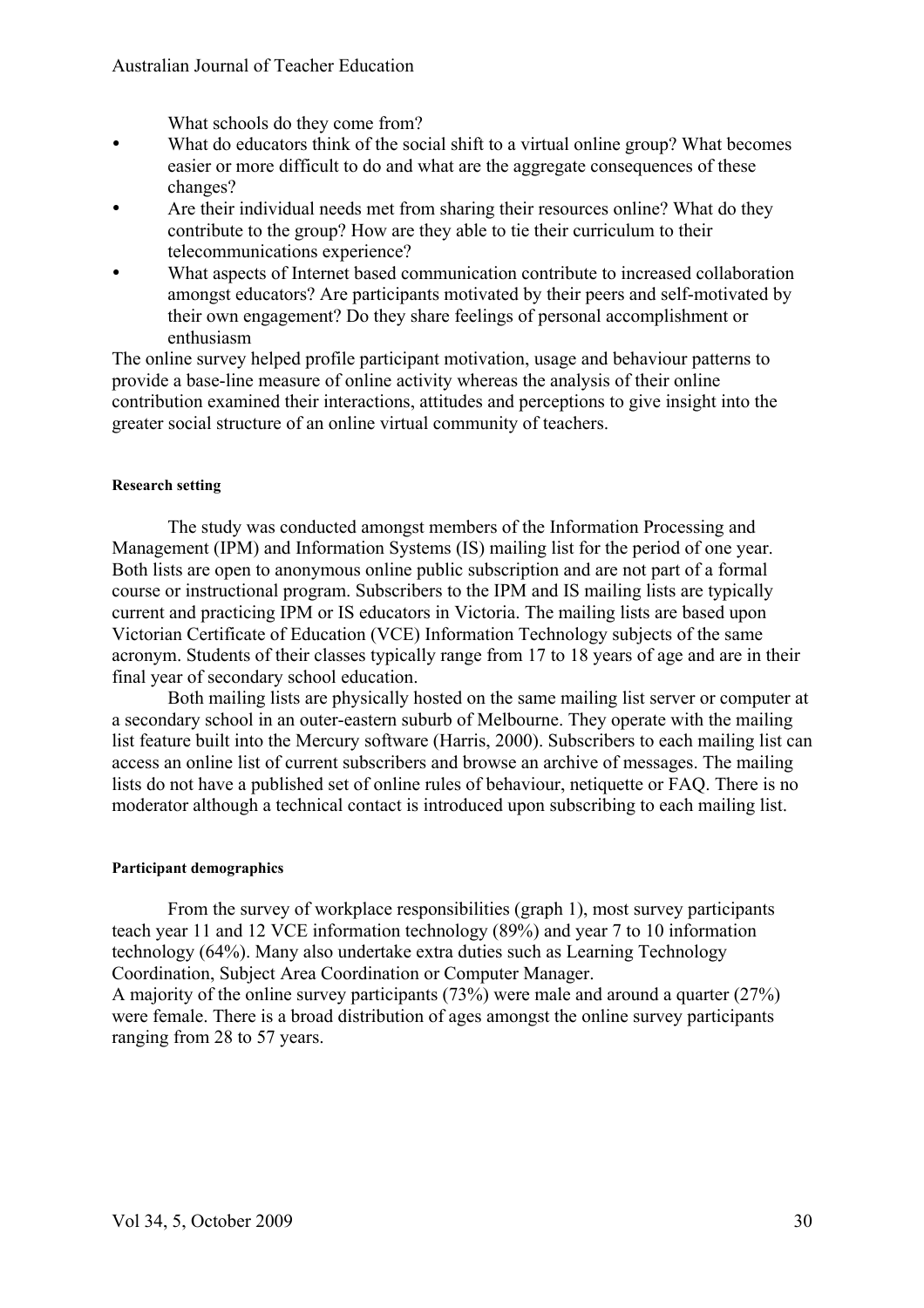

**Figure 1: Profile of participant workplace responsibilities**

# **Results**

A total of 33 educators participated in an online survey, which represents a small proportion (0.4%) of the total population of 669 subscribers to the IPM and IS mailing lists. However, the 515 messages posted by this cohort represent a large proportion (21%) of the total 2448 messages posted to both mailing lists. It is an average of 15.6 e-mail messages per person, which is significantly larger than the average of 3.43 messages for the IPM mailing list and 2.56 messages for the IS mailing list. This lends considerable trustworthiness to the findings of the online survey.

From the e-mail message posting profile (graph 2), a small group of online survey participants (18%) posted no email messages compared to subscribers of the IPM (50%) and IS (52%) mailing lists. Thus, when comparing the survey cohort to the mailing lists data there is a sampling bias that has manifested in fewer lurkers and some very active contributors.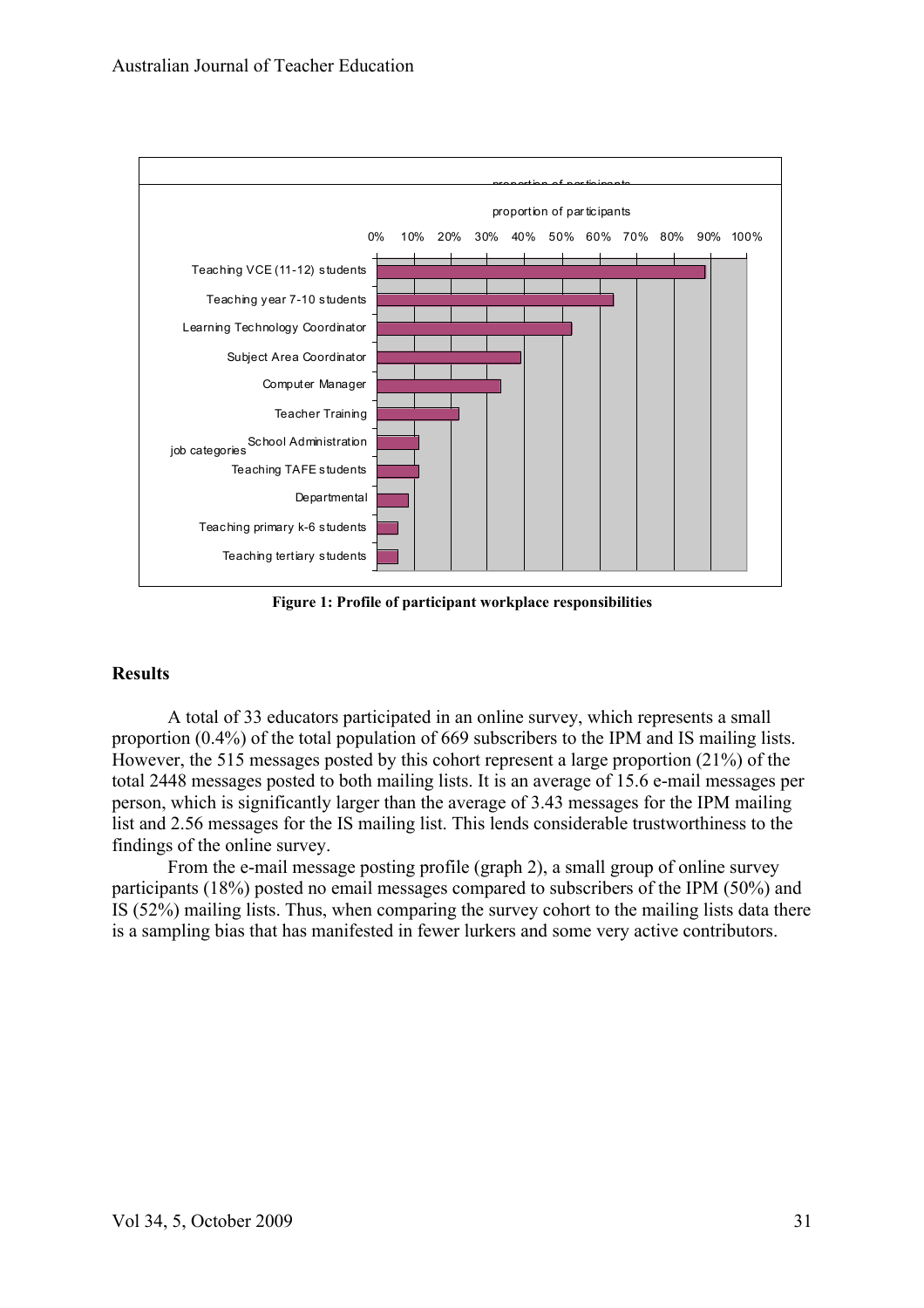

**Figure 2: E-mail message posting profile**

#### **Initiation to and continuation of the mailing list**

To learn, what factors are most responsible for helping to recruit participants to mailing lists, they were asked to select from a range of options. Many participants first heard about their mailing list by 'word-of-mouth'. Online introductions were important for IS participants with around 46% reporting that they first heard about the IS mailing list from other mailing lists, a personal e-mail message or the World-Wide Web. By contrast, over 74% of IPM participants reported that word of mouth, subject association meetings and articles were more important for their first introduction to the IPM mailing list.

From the reasons why participants continue to use a mailing list (graph 4), most conveyed that they used the mailing list to access information and resources (93%) to support or enhance their work (80%). Many indicated that they use it to communicate between individuals (60%) and learn new knowledge or skills (60%). A smaller number (33%) considered the mailing list important for exploring, examine and build situations (modelling).

Participants use mailing list in a variety of ways but a principle reason is to seek information and resources to support their work in the classroom.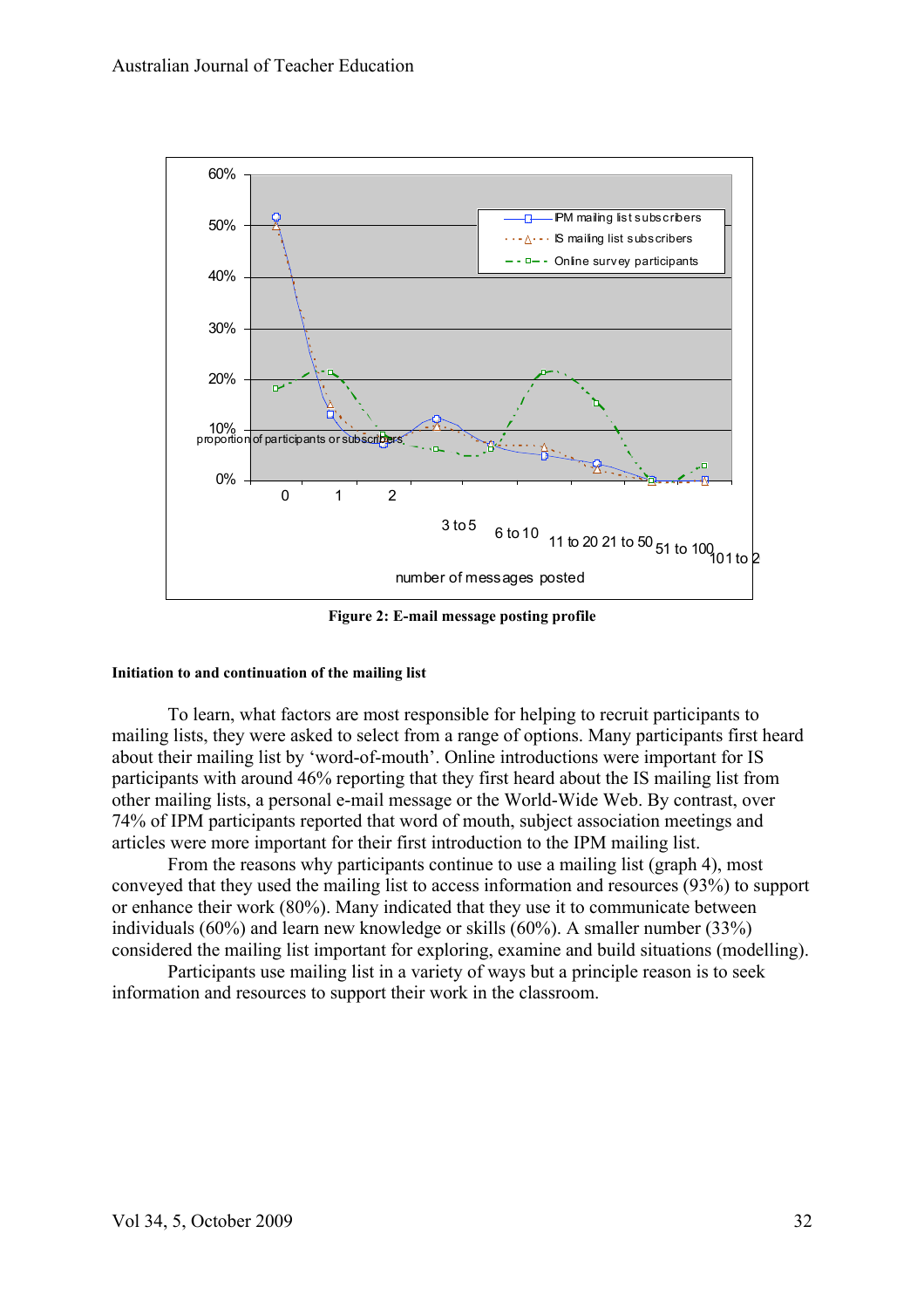

**Figure 3: How participants first heard about mailing list**



**Figure 4: Reasons why participant continues to use mailing list**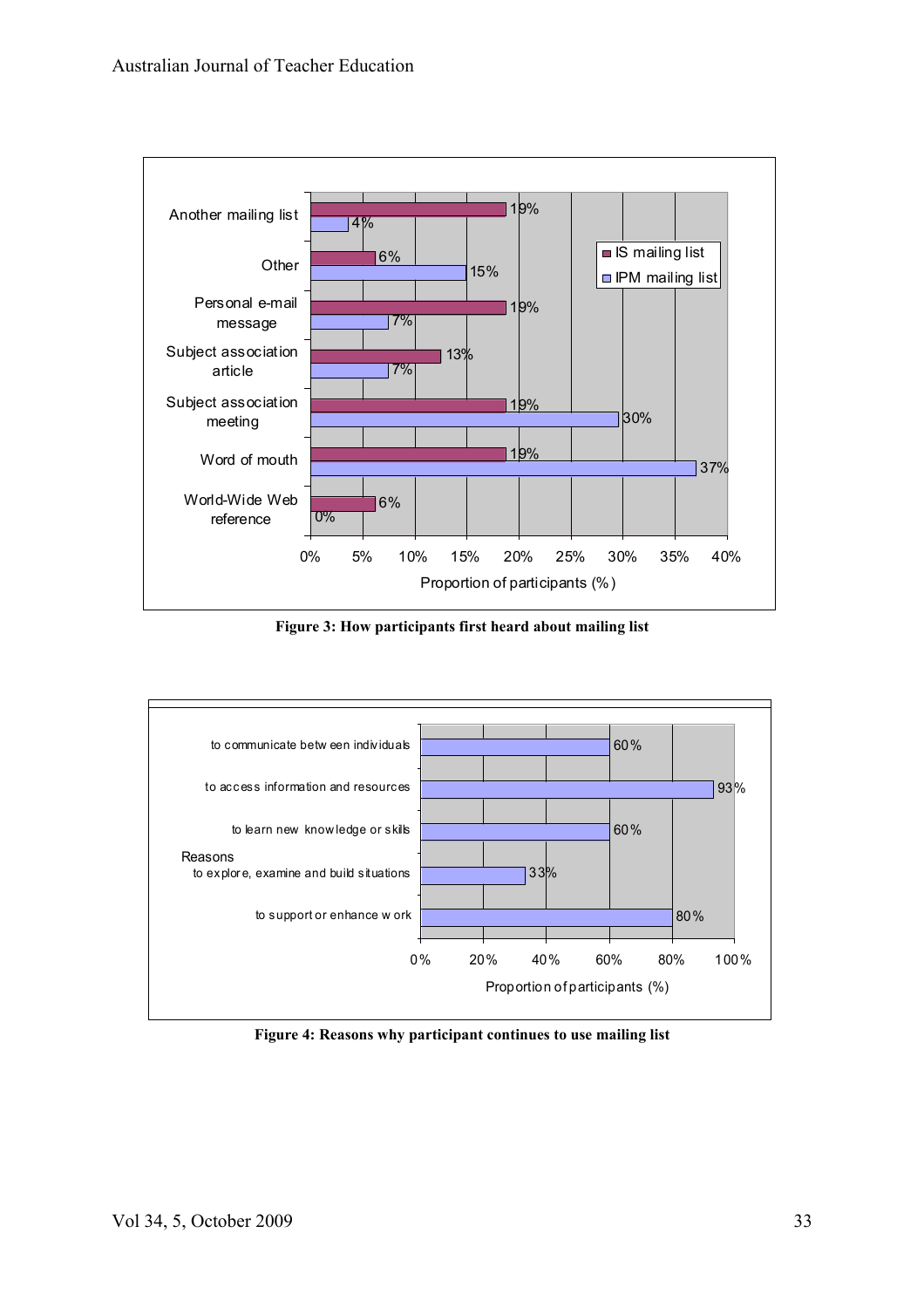#### **Activities contributing to online discussions and use of public goods**

Participants selected from a range of options how they contributed to existing online discussions. Directly engaging with the mailing list by posting a reply or question was considered most important. All participants (100%) said that they had replied to a message on the mailing list. Most (73%) reported that they had posted a question to the mailing list. Around half of the participants had supported online discussions by starting a new topic or thread (50%), posting a message with a file attachment (43%) and posting a message with a hyperlink (40%).

In selecting from three options, participants conveyed what resources they used. The majority of participants (93%) had used file attachments, 89 % drew on the Internet hyperlinks as a resource while 79 % used ideas generated during online discussions.



#### **Levels of engagement**

#### **Figure 5: Activities that support online discussions**

Note: Survey participants could select more than one option so the sum of these is not equal to 100%

By selecting one of three descriptions to indicate the extent of their involvement with the mailing list, more than half of the participants (61%) identified themselves as *engaging participants* posting on average 26.2 e-mail messages during the calendar year. A smaller number (32%) identified themselves as *quiet observers* and correspondingly posted only an average of 5.4 e-mail messages during that year.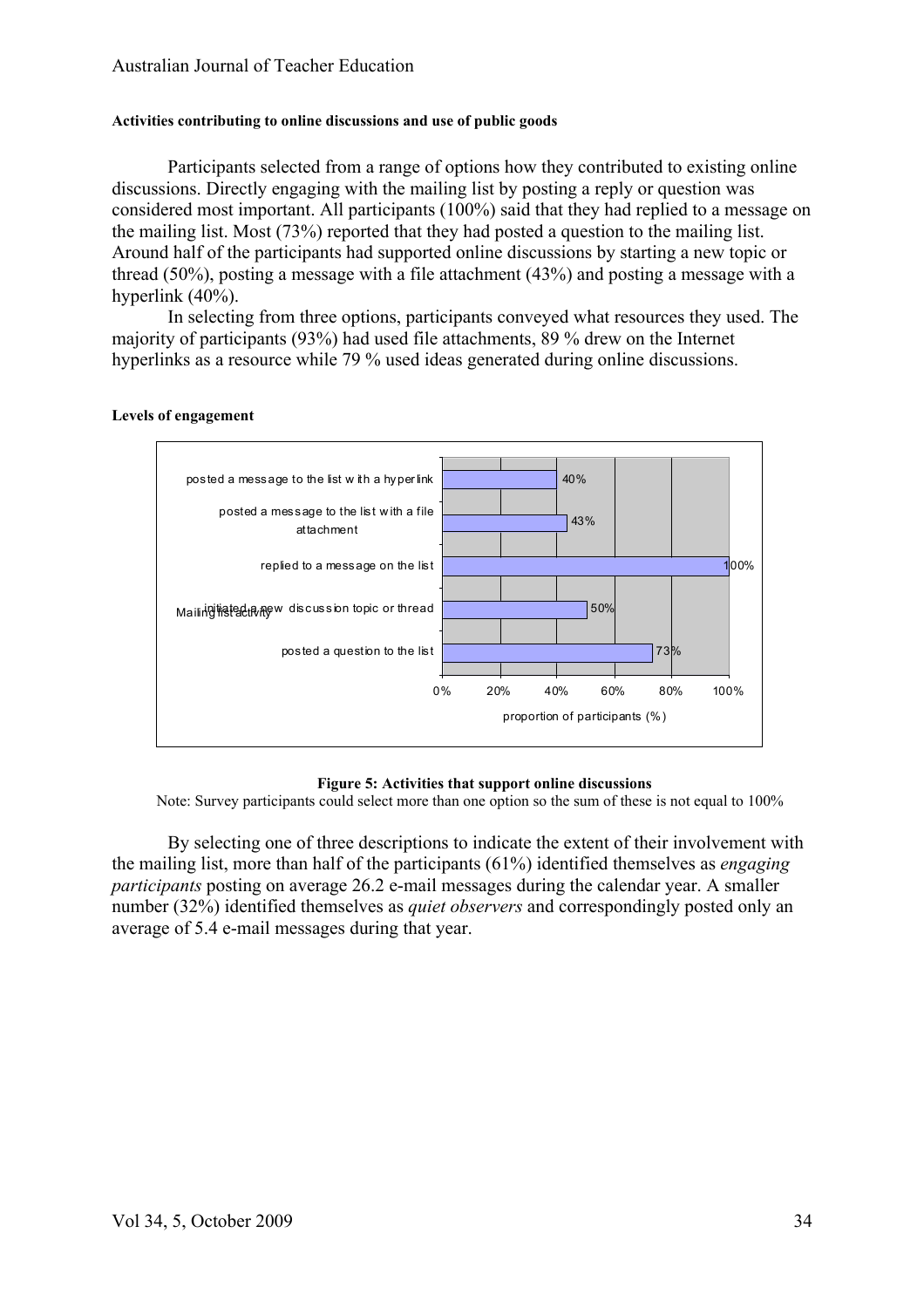

**Figure 6: Use of resources posted by others**

One participant suggested that all members should at least contribute 12 messages per year, noting that: "To improve this mailing list I believe that each member should be asked to contribute at least monthly with a posting." (Response to question 5.4.)

Several survey responses made specific reference to lurkers, ranging from a call for "…lurkers to show more spirit and contribute…" with lurkers pleading for "…others to recognise for the diversity needed on a mailing list". At the end of the year, some subscribers on each mailing list discussed the benefits of lurking and courage needed to contribute, for example: "I have been lurking for a while and enjoying the comments" (IPM ). "Thanks to all for sugstions, contributions, etc this year. Hopefully next year I'll feel a little more confident about sharing some of my ideas" (IPM).

# *Comparison with other participants*

In comparing their involvement with that of other subscribers, participants selected from a range of five different descriptions.



**Figure 7: Comparison with other participants**

The average number of email messages posted for each category was calculated by relating participant responses to the mailing list archive.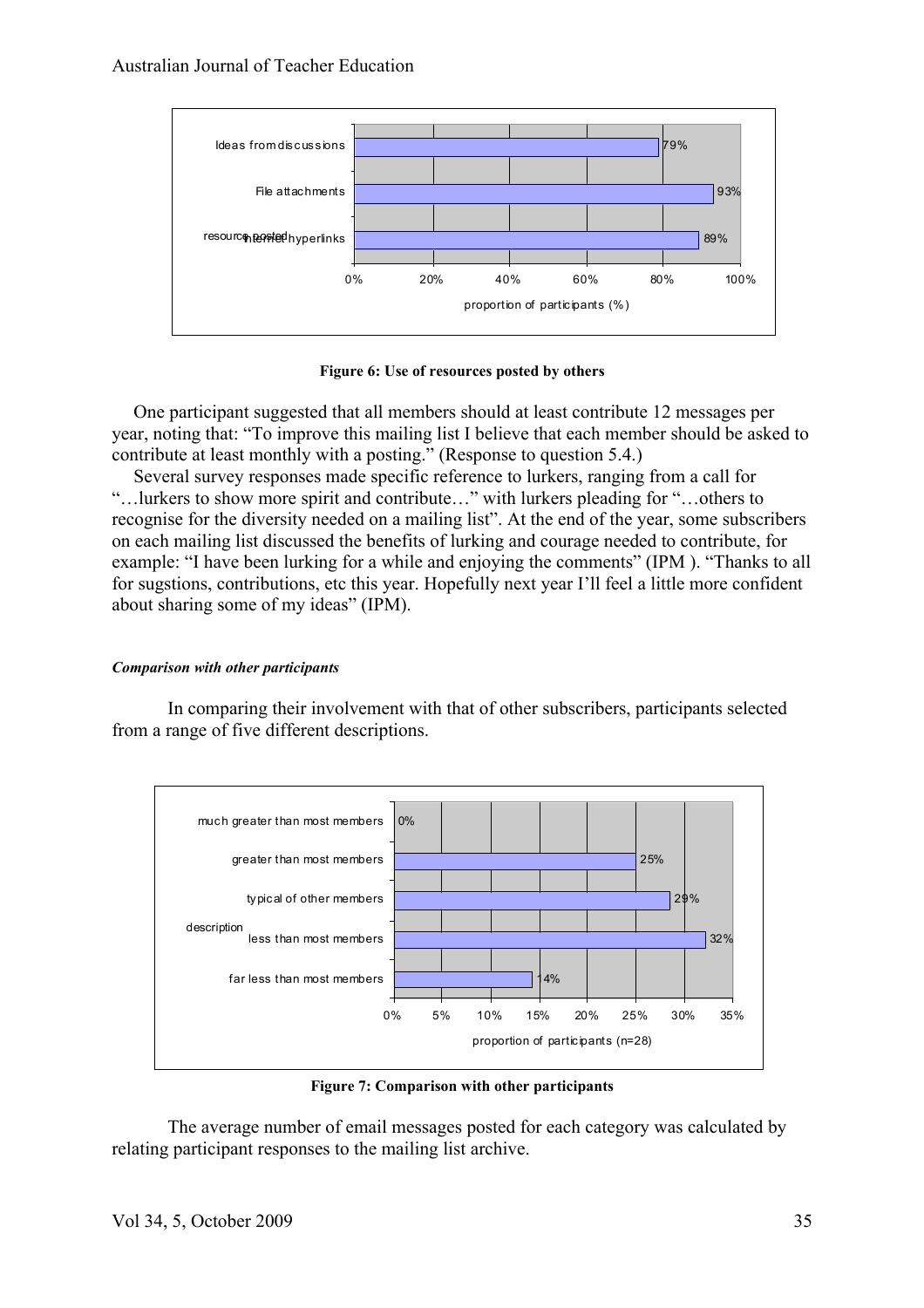

#### **Figure 8: Comparison with average list messages posted**

The results for Graph 7 and Graph 8 demonstrate correspondence between the average number of messages posted and the participant's comparison with other mailing list members. The group that described themselves as 'typical e-mail message posters' sent on average 15.9 messages. Subscribers on the IPM mailing list averaged 3.43 messages with those on the IS mailing list averaging 2.56 messages.

#### **Influence by other mailing list participants**

When asked if other mailing list subscribers influenced their contributions, most participants (70 %) answered in the affirmative, with elaborations being summarised as:

- I am encouraged to contribute when others provide positive and supporting words or feelings or when I want to acknowledge good ideas presented.
- I am reluctant to contribute when others provide responses that are pedantic or vitriolic or when discussions become tedious and irrelevant.
- I don't want to sound silly when others seem to be experts.

# **Subscription to other mailing lists**

Online survey participants were asked what other educational mailing lists they had joined to determine the number and nature of other links. Half the participants (50%) subscribe to an average of 2.7 educational mailing lists, the remaining half of participants (50%) do not subscribe to any other list. This implies that subscribers to each mailing list are not operating within in a bound or contained environment as several participants regularly cross post resources between different mailing list communities.

# **Sharing benefits**

Participants were asked to detail a response to the statement: "Benefits produced by your efforts on a mailing list may be reaped by others who have not contributed to those efforts." The following broad constructs were synthesised from their aggregate responses, with subheadings in italics adapted from Kollock's (1999) examination of the exchange of public goods:

- It is an expected role or duty for us to share and contribute (*reputation, attachment, sense of efficiency*)
- By sharing and contributing, others will perhaps take my lead. (*future reciprocity*)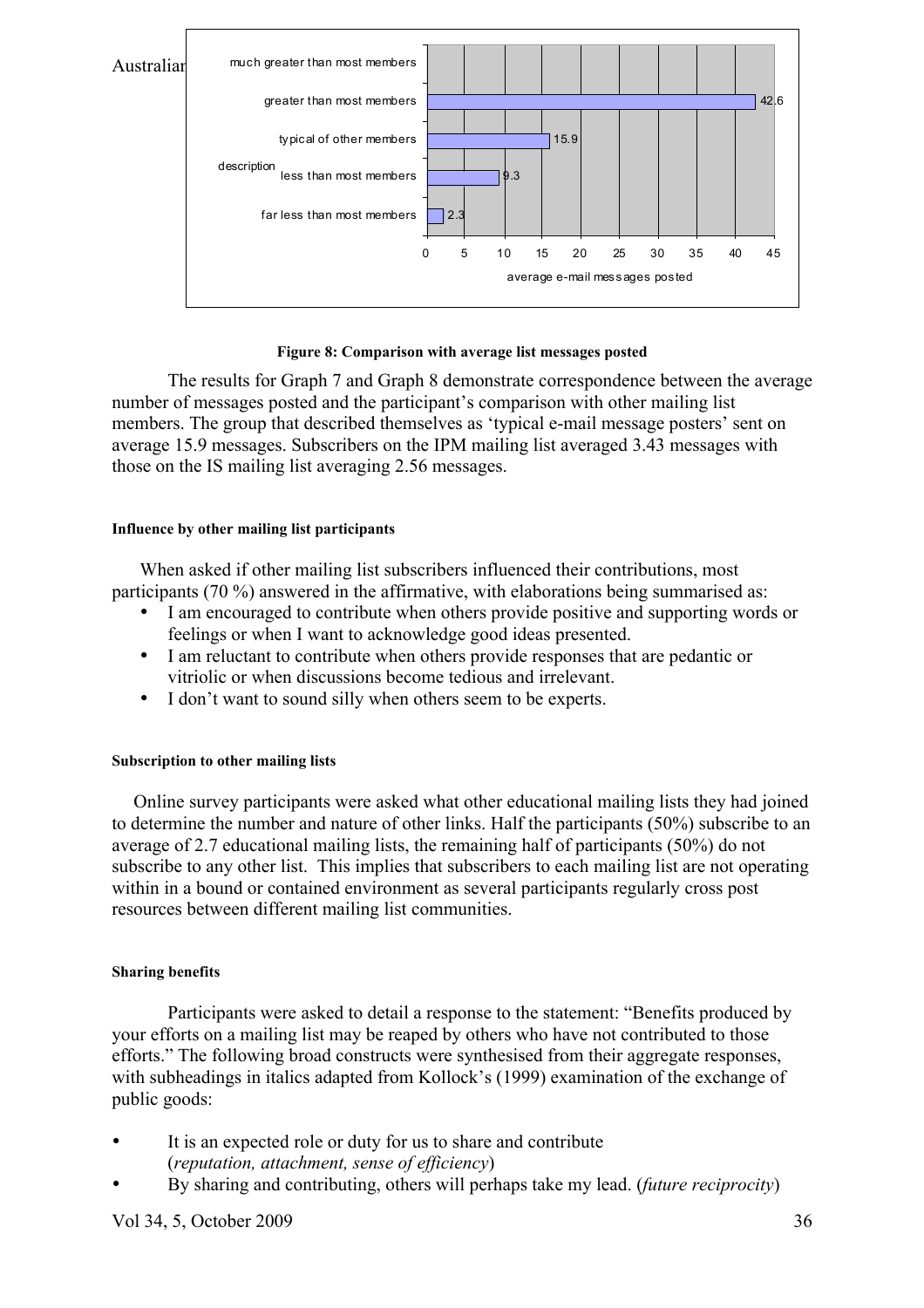# Australian Journal of Teacher Education

- It does not matter, at least somebody else has benefitted.(a*ltrusim*)<br>• I have already benefitted from the efforts and contributions of other
- I have already benefitted from the efforts and contributions of others. (*outstanding debt, sense of efficiency*)

Some suggested that mailing lists needed this attitude to survive: "By sharing your work and ideas, you encourage others to share. If everyone adopted the stance quoted ... would mean no mailing list!" Others felt an obligation to educate: "Oh well. I don't mind, the goal is to educate students as well as we can – it doesn't matter whether my work or someone else's work does this." Although a range of different motiviations were recorded, the attitude of most participants was either altruistic, selfless or indifferent towards others benefitting from their contributions.

#### **Sharing work outside the mailing list**

97 % of participants said that they were sharing their work with other educators at their workplace, while 3 % did not. The following attitudes emerged in elaborations:

- Sharing resources is second nature to my current job
- I only share my work with others on the mailing list
- I share my work with others at subject association seminars and conferences
- I share my work with other school colleagues
- I share my work by publishing it on the Intranet, e-mail or floppy disk.

Similarly, when asked if others at their workplace influenced their contributions to the mailing list 90% of participants responded "No" and 10 % replied with a "Yes".

Some participants also engage in discussions beyond what is seen on the mailing list. As one participant remarked:

"But primarily through the list, because of its immediacy and convenience. Often I will move 'off-list' and continue a discussion by direct email if I feel that it will impose unwanted 'clutter' to the list."

A number of responses indicated a degree of confusion between sharing their own work and sharing the work by others. When work is further modified and electronically distributed, the line between the public and personal becomes very blurred.

#### **Feedback from others on mailing list**

90 % of participants indicated that they valued the feedback from other educators on the mailing list; 10 % did not. In elaborating their answers, the following surfaced:

- Feedback helps me to form an opinion and learn new ideas
- Feedback keeps me on track and lets me know where I stand.
- I am encouraged to participate and contribute more by reassuring and rewarding feedback.
- It gives me a good feeling to provide or receive feedback.
- Feedback can sometimes be misguided or wrong.

Feedback seems to provide an important role in helping participants measure their attitudes and ideas against others on the mailing list. It doesn't seem to matter that some personal feedback was directed back to the entire group via the mailing list.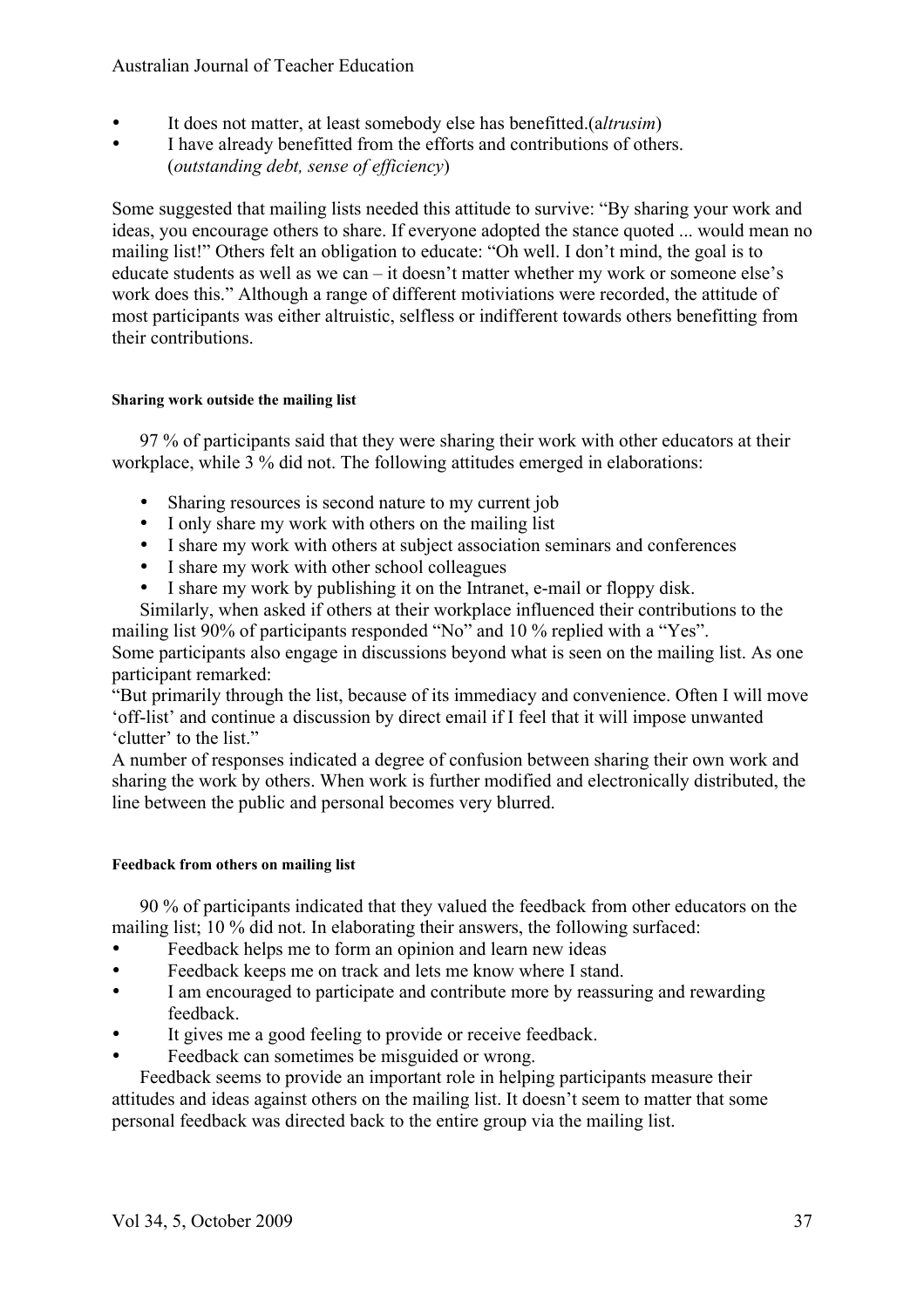# **Encouraging others to contribute or participate**

In reflecting how participants might encourage others to further contribute or participate on the mailing list they proposed:

- By modelling good mailing list behaviour, posting contributions and asking openended requests for information.
- By personally extending an invitiation for others to join and contribute, communicating the benefits of subscribing to the mailing list.
- It is a personal perference if others wish to not participate and contribute.

# **Good mailing list participants**

- Participants were asked to describe what they think makes a good mailing list participant:
- Somebody prepared to contribute and sharing
- o an original idea or answer
- o a quality piece of work or resource
- Somebody who can initiate, engage or maintain a debate, providing
- o a sensible or diplomatic response to controversial issues
- o honest and positive responses, withholding negative feedback
- o sharing light-hearted comments
- Somebody demonstrating exemplary mailing list behaviour such as
- o limiting the e-mail messages posted
- o editing and carefully wording e-mail messages
- o knowing when to keep quiet

# **Interactions most valued**

Participants were asked to describe what kind of interactions they most valued, which yielded the following aggregated replies:

- The posted links to resources, attachments of tasks, worksheets and materials saves considerable teacher preparatory time
- Reading the wide range of views, ideas and ways of teaching the subject and professional development strategies gives a fresh curriculum perspective
- Contributing to discussions and debates, replies to questions and personal feedback helps contribute to the social atmosphere
- Seeing, comparing and evaluating my work with others helps reduce professional isolation

Several participants used this question as a chance to promote their positive feelings and support for these mailing lists. For example: "The lists for IPM & IS are remarkable and something that teachers should be very proud of." The following participant alluded to the social nature of working online in the response. "I enjoy the 'in' discussions / jokes between members as they add a social factor missing due to the isolation of IT teachers in schools. I also enjoy the discussions about the faults with the current course descriptions."

# *Etiquette and mailing list fair use guidelines*

A discussion thread on the IPM list about appropriate mailing list behaviour was started after a significant increase in posted messages. One person remarked that they had over 145 messages to read and process after a three-day absence from the mailing list. It highlighted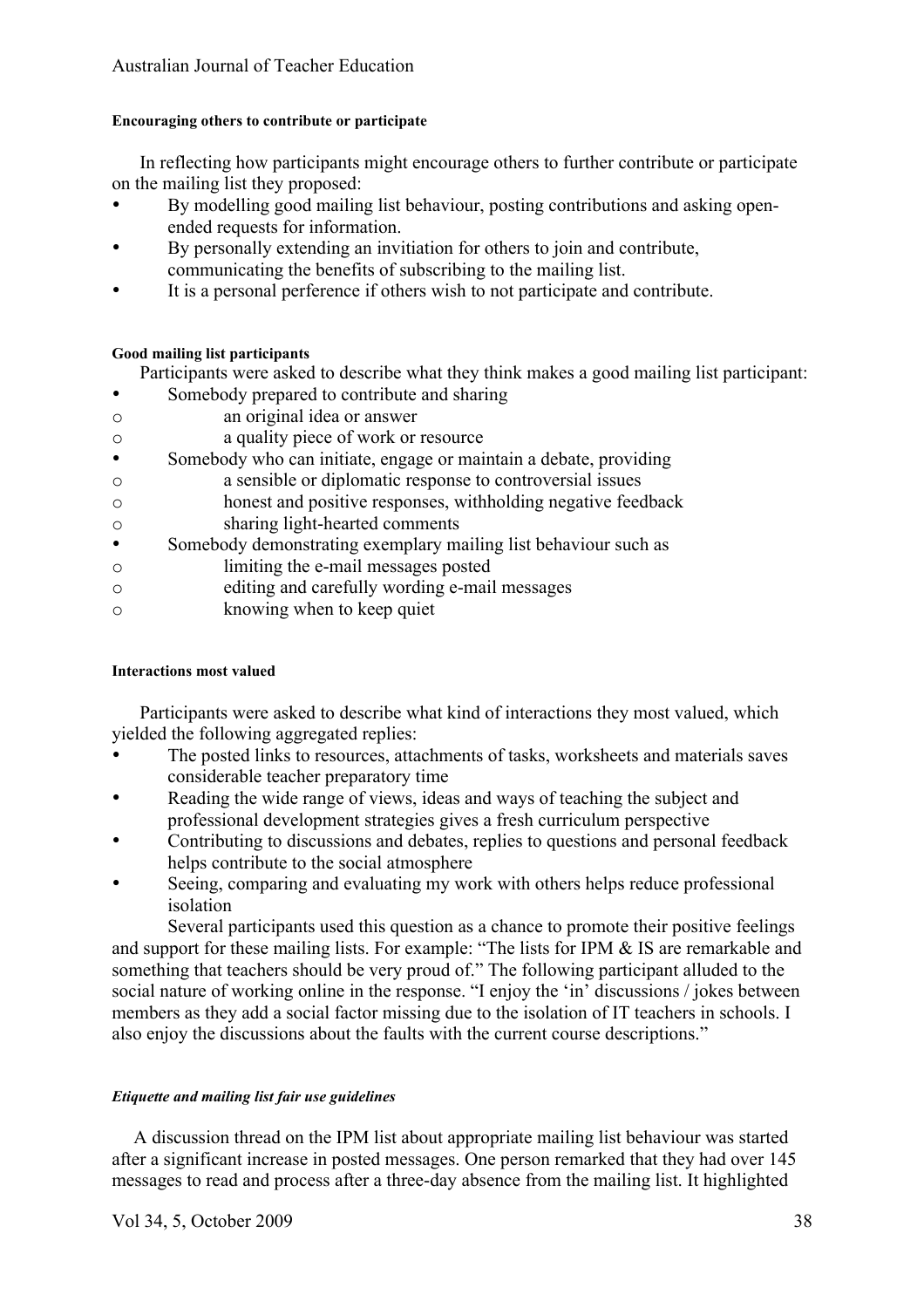for many subscribers a weakness when working in this medium and the absence of any formal rules or guidelines. The thread was started with an e-mail message asking participants to consider restricting their replies to the sender and not the mailing list. It was expressed that many messages had little content related to specific relevant topics and took up precious bandwidth or time to process. Others requested that subscribers should stick to the topic so that only messages directly relating to the subject area are discussed. At this point, several subscribers expressed a concern about any change or moves to restrict messages as these might also inhibit the free sharing and flow of information. As one subscriber wrote: "I feel that if one person has a question there is at least another half a dozen people who have the same or similar queries… I just hope that some of my infrequent rantings may have been useful to fellow teachers on this mailing list and isn't the free sharing of information what this list is all about."

It was felt by others that some subscribers might be reluctant to contribute or that they would miss valuable discussions by private email conversations.

"... If we insist that only worthwhile messages are posted we will miss out on a lot of quality work that people are reluctant to share. Often what I gain is not a whole project but an idea, a possible direction, or an alternative interpretation (etc.) that had not occurred to me. We should not discourage any contributions."

It was also suggested by some subscribers that these mailing lists required ongoing dialogue and regular message postings. By these discussions, the mailing lists seem to be able to moderate their own level of activity without the intervention of a specific moderator or published set of rules.

#### *Limitations of the research*

A significant limitation of this research and its findings is based in the sample population of Information Technology educators on the IPM and IS mailing lists, which are not typical of teachers from other learning areas. By virtue of their subject area, they are likely to demonstrate an increased positive attitude and above average computer skills to embrace CMC technologies and high degree of online social maturity. However, as the majority of VCE Information Technology educators subscribe to either the IPM or IS mailing list, the findings have considerable authority for them given the decisions reached and discussions initiated by educators on both mailing lists. Nevertheless, insights from this study may be broadly generalised to similar online groups of teachers.

Interactions beyond and around the mailing list are highly probably as some mailing list participants might e-mail each other directly, meet face to face or telephone each other. From discussion on the mailing list, this seem a regularly occurrence following particular workshops. Evidence of this interaction would not appear amongst the messages posted to the mailing lists and would limit any full understanding about the nature, extent and influence of interactions on the mailing list.

#### **Conclusion**

Subscribers tend to use the mailing list to access information and resources, support or enhance their work, communicate between individuals and learn new knowledge or skills. The interactions on the mailing list most valued by participants were resources that saved preparation time. Reduced professional isolation, fresh curriculum perspectives and the sociable atmosphere were also valued. There is a large secondary population of teachers that indirectly benefits from these mailing lists. The motivation to share their work was in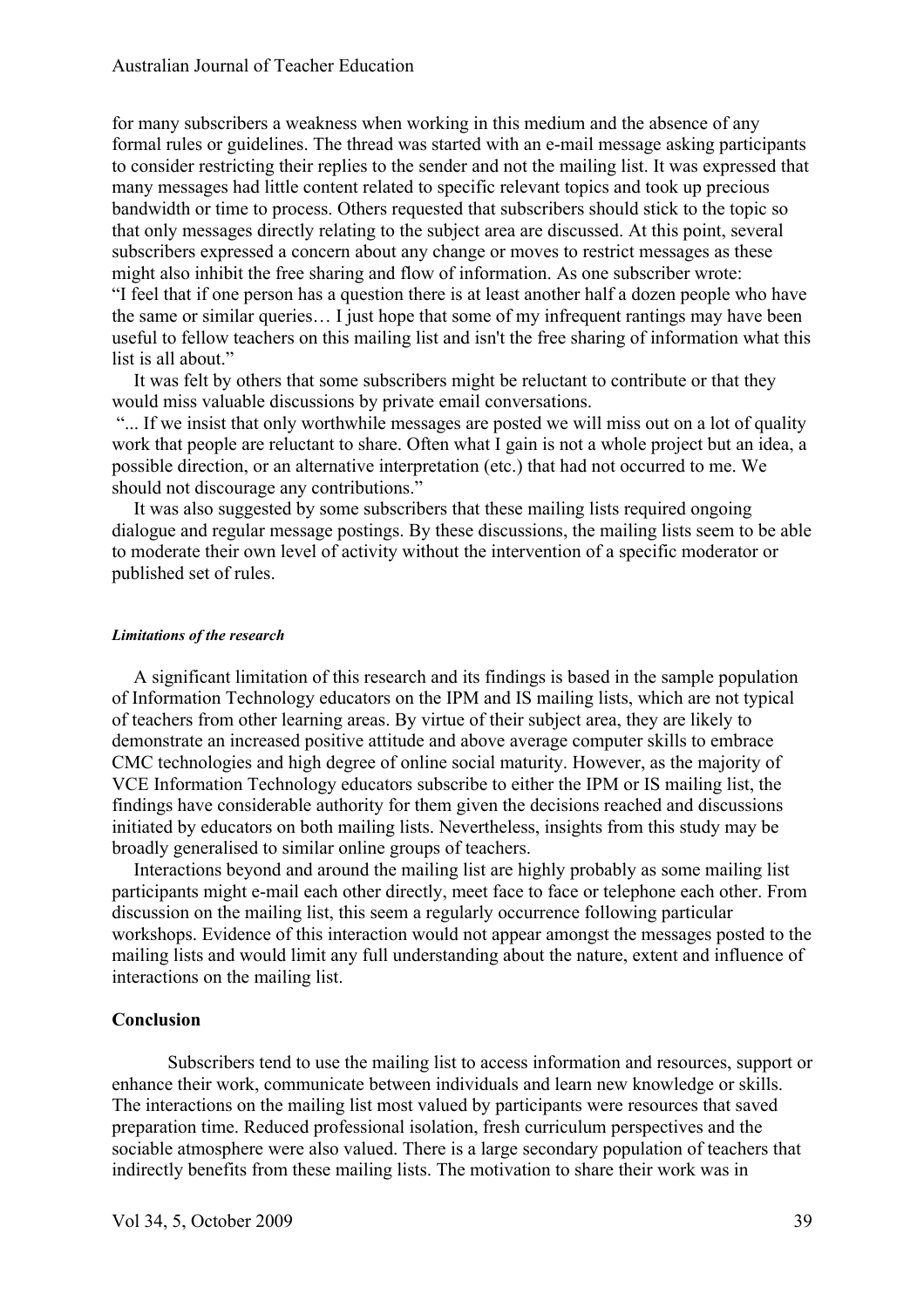returning a favour of help, to reduce professional isolation and as a service for others. Reluctance to contribute grows when there is a lack confidence, discussions become hostile or irrelevant, or feedback was misguided.

The teachers in this study believed that the best way to encourage others to join the mailing list included modeling good mailing list behavior, personally extending an invitation and recognizing that not everybody desires to participate and contribute. It was suggested that a good mailing list participant is somebody who is prepared and willing to share their work, while initiating and engaging in a positive and diplomatic online debate. The mailing lists seem to manage a balance between the comfort of a friendly and supportive environment with the stimulation of focussed debate, by motivating smaller groups of subscribers with different needs to contribute. A currency of support, thoughts, ideas and answers seems to be frequently traded between mailing list subscribers.

These findings could be considered by managers of other existing educational mailing lists or used to inform designers of new text based learning environments. In Australia, preservice teacher training courses incorporating online components are also becoming increasingly commonplace, including undergraduate students enrolled in teacher education. Once they have moved into a teaching position, the experience of participating in a professional mailing list may well be needed for their classroom teaching as many schools have discussion groups set up for teacher-teacher but also for teacher-student interaction, often on their school intranets. This is pertinent in times of rapidly increasing online teaching with Hull and Saxon (2009) quoting 2.6 million undergraduate students enrolled in the United States during 2005 alone.

In times of limited professional development resources, falling conference attendance rates, financial pressures, and budget constraints, the task of practising educators to maintain best professional practice could be greatly facilitated by their participating in these online communities. In Victoria at the end of 2009, this will be endorsed and facilitated by the Victorian Institute of Teaching (VIT) through the professional reading portal and associated professional reading group with credit given towards the required hours for VIT professional registration (Mildren, 2009).

Given the growing pervasiveness of communicating and information sharing online by electronic mail, evidence based research such as this case study is an essential pre-cursor to successful engagement in text-based online environments and the design of any new learning workspace for educators.

# **References**

- Berge, Z. L. (1997). "Characteristics of online teaching in post-secondary, formal education." *Educational Technology* **37**(3): p 35-47.
- Bowskill, N. (1998). "Networked Learning: A Review Paper". [Online] Retrieved on 13 Dec 2004 from http://netways.shef.ac.uk/rbase/reports/chapter.htm
- boyd, danah (2008). "None of this is Real." Structures of Participation in Digital Culture. (ed. Joe Karaganis). New York: Social Science Research Council, pp.132-157.
- boyd, danah (2009). "what's in a name?" [Online] *danah's blog* (Updated 8 May 2005) Retrieved on 20 March 2009 from http://www.danah.org/name.html
- Cecez-Kecmanovic, D. and Webb, C. (2001) "Communicative Practices and Knowledge Cocreation in Web-mediated Collaborative Learning". [Online] *IS-KOMO Research Group: University of Western Sydney.*(Updated 15 Dec 2000) Retrieved on 31 Jun 2001 from http://www.uws.edu.au/iskomo/publications/crinq2.htm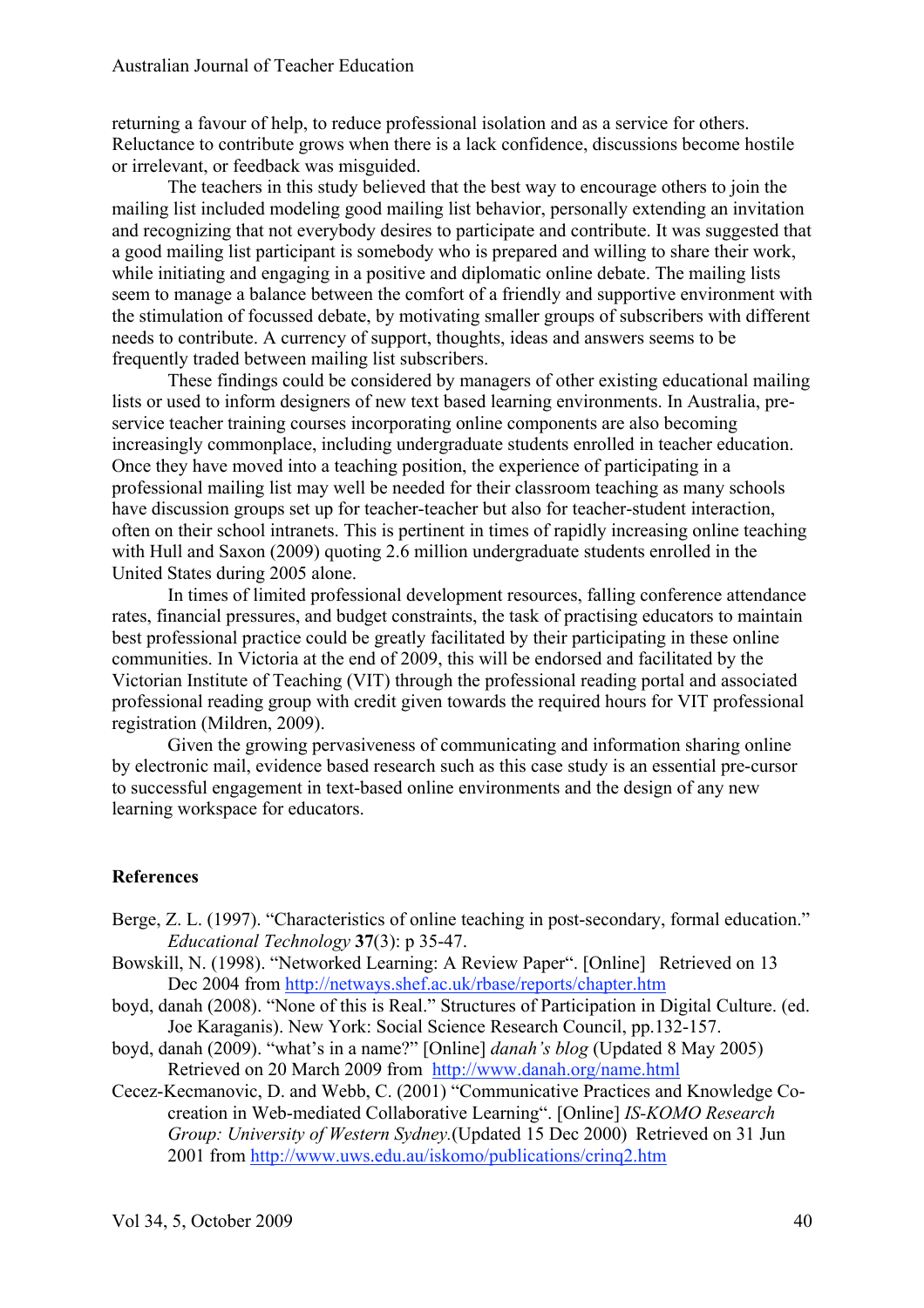Clarke, R. (1998). "NET-ETHIQUETTE Mini Case Studies of Dysfunctional Human Behaviour on the Net". [Online] *Roger Clarke.*(Updated 4 Sep 1998) Retrieved on 25 November 2008 from

http://www.anu.edu.au/people/Roger.Clarke/II/Netethiquettecases#io

- Fishman, B., Marx, R.W., Blumenfeld, P., Krajcik, J. and Soloway, E. (2004). Creating a framework for research on systemic technology innovations. The Journal of the Learning Sciences. 13(1), 43-76.
- Fluck, A. (1995). "Computers in Schools a framework for development". [Online] *Australian Council for Computers in Eduation and Australian Computer Society.*(Updated 1 Nov 2001) Retrieved on 25 Dec 2001 from http://www.acce.edu.au/position\_schools.asp
- Gergen, K.J. (1995). Social construction and the educational process. In L.P. Steffe & J.Gale (Eds.), Constructivism in education. Hillsdale, NJ: Erlbaum.
- Harris, D. (2000). " Mercury/32â ". [Computer Software] David Harris. (Version 1.47)
- Herring, S. C. (1999). "Interactional Coherence in CMC." *Journal of Computer Mediated Communications* **4**(4).
- Hull, D. M. Saxon T. F. (2009) Negotiation of meaning and co-construction of knowledge: An experimental analysis of asynchronous online instruction" *Computers and Education 52,* pp.624-639.
- King, K. (1999). "Group Dynamics for the Online Professor". [Conference] *Fifth Australian World Wide Web Conference*, Southern Cross University, NSW Australia. Also available at http://ausweb.scu.edu.au/aw99/papers/king/paper.html
- Kollock, P. (1998). "Design Principles for Online Communities." *PC Update* **15**(5): p 58-60.
- Kollock, P. (1999). "The Economies of Online Cooperation: Gifts and Public Goods in Cyberspace". [Online] *London: Routledge.*(Updated 1999) Retrieved on 25 November 2008 from

http://www.sscnet.ucla.edu/soc/faculty/kollock/papers/communities\_00.htm

- Korenman, J. and N. Wyatt (1996). "Group Dynamics in an e-mail forum". *Computermediated communication: linguistic, social and cross-cultural perspectives*. S. C. Herring. Netherlands, John Benjamins Publishing Co.**:** 225-242.
- Loucks-Horsley, S., Love, N., Stiles, K.E., Mundry, S. and Hewson, P.W. (2003). Designing professional development for teachers of science and mathematics  $(2<sup>nd</sup>$  ed.) Thousand Oaks, CA: Corwin Press.
- Mildren, John (2009). Pdi. Council of Professional Teaching Associations of Victoria. Presentation by John Milden, Manager, Professional Learning, Victorian Institute of Teaching on 10 March 2009, Statewide Resource Center, Carlton, Victoria.
- Nonnecke, B., and Preece, J. (2000). Lurker demographics: Counting the silent. Proceedings of CHI 2000. The Hague: ACM.
- Ohlund, B., Yu, C.H., DiGangi, S., and Jannasch-Pennell, A. (2001). Impact of asynchronous and synchronous Internet-based communication on collaboration and performance among K-12 teachers. Journal of Educational Computing Research, 23, 435-450. Available: http://seamonkey.ed.asu.edu/~alex/pub/AERA1999/collaboration.html
- Piezon, S. L. and Donaldson, R. L (2005) "Online Groups and Social Loafing: Understanding Student-Group Interactions." *Online Journal of Distance Learning Administration*. 8 (4). [Online] *University of West Georgia, Distance Education Centre.* Retrieved on 17 March 2009 from http://www.westga.edu/~distance/ojdla/winter84/piezon84.htm
- Reingold, H. (1993). "The Virtual Community: Homesteading on the Electronic Frontier" Cambridge, England, MIT Press. 447 pp.
- Salter, G. (2000). "Making use of online discussion groups." *Australian Educational Computing* **15**(2): p 5 - 10.